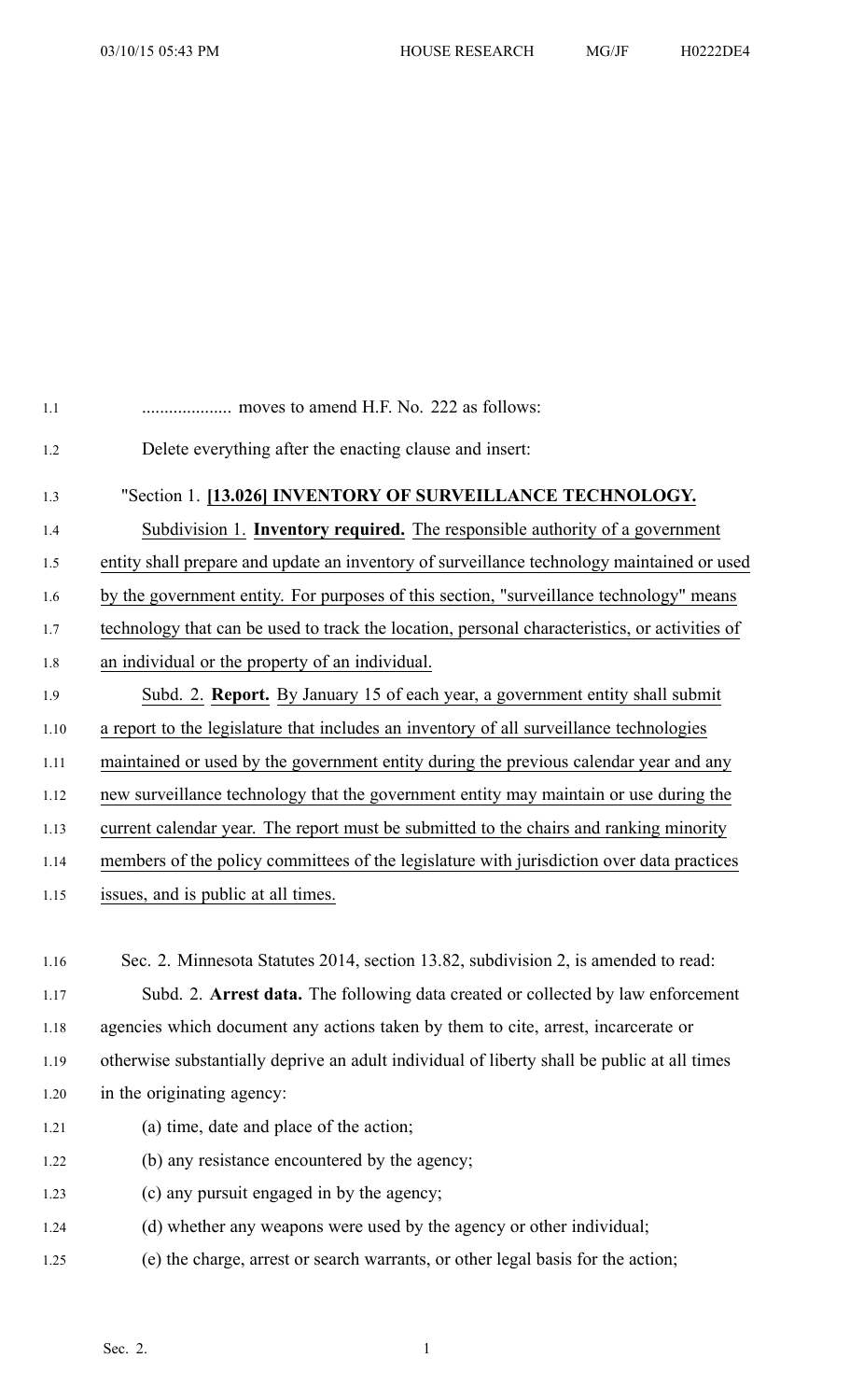| 2.1  | (f) the identities of the agencies, units within the agencies and individual persons       |
|------|--------------------------------------------------------------------------------------------|
| 2.2  | taking the action;                                                                         |
| 2.3  | (g) whether and where the individual is being held in custody or is being incarcerated     |
| 2.4  | by the agency;                                                                             |
| 2.5  | (h) the date, time and legal basis for any transfer of custody and the identity of the     |
| 2.6  | agency or person who received custody;                                                     |
| 2.7  | (i) the date, time and legal basis for any release from custody or incarceration;          |
| 2.8  | (j) the name, age, sex and last known address of an adult person or the age and sex        |
| 2.9  | of any juvenile person cited, arrested, incarcerated or otherwise substantially deprived   |
| 2.10 | of liberty;                                                                                |
| 2.11 | (k) whether the agency employed an automated license plate reader, wiretaps or             |
| 2.12 | other eavesdropping techniques, unless the release of this specific data would jeopardize  |
| 2.13 | an ongoing investigation;                                                                  |
| 2.14 | (1) the manner in which the agencies received the information that led to the arrest       |
| 2.15 | and the names of individuals who supplied the information unless the identities of those   |
| 2.16 | individuals qualify for protection under subdivision 17; and                               |
| 2.17 | (m) response or incident report number.                                                    |
|      |                                                                                            |
| 2.18 | Sec. 3. [13.824] AUTOMATED LICENSE PLATE READERS.                                          |
|      |                                                                                            |
| 2.19 | Subdivision 1. Definition. As used in this section, "automated license plate reader"       |
| 2.20 | means government data derived from an automated reader that captures motor vehicle         |
| 2.21 | license plate numbers. "Automated license plate reader" includes a device that is owned    |
| 2.22 | or operated by a person who is not a government entity to the extent that data collected   |
| 2.23 | by the reader are shared with a law enforcement agency.                                    |
| 2.24 | Subd. 2. Data collection; classification; use restrictions. (a) Data collected by an       |
| 2.25 | automated license plate reader must be limited to the following:                           |
| 2.26 | (1) license plate numbers;                                                                 |
| 2.27 | (2) date, time, and location data on vehicles; and                                         |
| 2.28 | (3) pictures of license plates, vehicles, and areas surrounding the vehicles.              |
| 2.29 | Collection of any data not authorized by this paragraph is prohibited.                     |
| 2.30 | (b) All data collected by an automated license plate reader are private data on            |
| 2.31 | individuals or nonpublic data unless the data are public under section 13.82, subdivisions |
| 2.32 | 2, 3, or 6, or are active criminal investigative data under section 13.82, subdivision 7.  |
| 2.33 | Maintenance of data collected from an automated license plate reader, without additional   |
| 2.34 | evidence and a reasonable, articulable suspicion that the data relates to the commission   |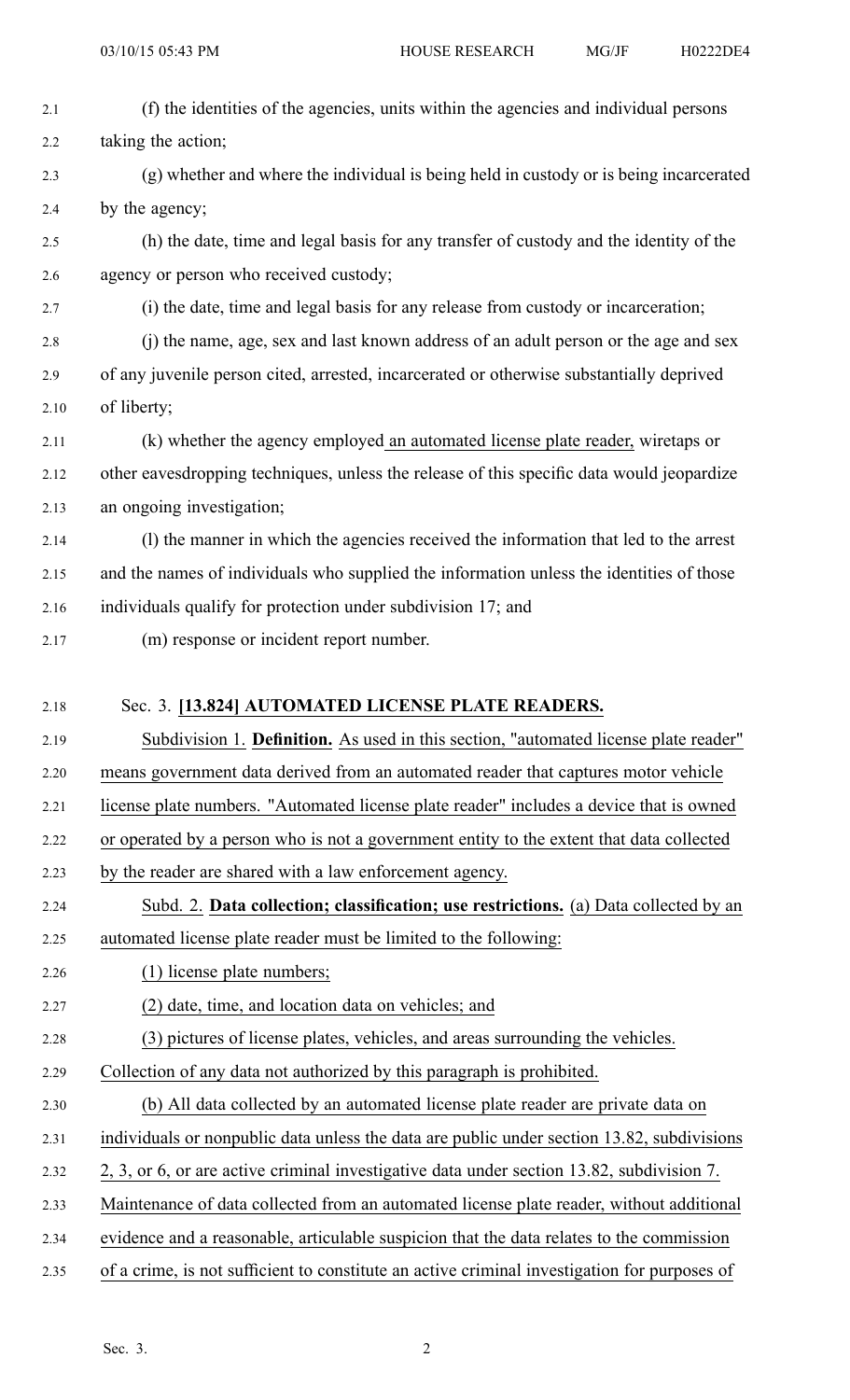| 3.1  | section 13.82, subdivision 7. Data that are inactive criminal investigative data are subject  |
|------|-----------------------------------------------------------------------------------------------|
| 3.2  | to the destruction standards provided in subdivision 3.                                       |
| 3.3  | (c) A law enforcement agency must only use the Minnesota license plate data file              |
| 3.4  | and may not develop or organize its own data files or database for matching data collected    |
| 3.5  | from an automated license plate reader, unless the data is intended to locate a specific      |
| 3.6  | person that is the subject of an active criminal investigation. A central state repository of |
| 3.7  | automated license plate reader data is prohibited unless explicitly authorized by law.        |
| 3.8  | (d) An automated license plate reader may not be used to target and track, at a               |
| 3.9  | specific location, a person subject to an active criminal investigation except if authorized  |
| 3.10 | by warrant.                                                                                   |
| 3.11 | Subd. 3. Destruction of data required. (a) Notwithstanding section 138.17, data               |
| 3.12 | collected by an automated license plate reader must be destroyed:                             |
| 3.13 | (1) within 30 days from the time of collection, if the data are classified under              |
| 3.14 | subdivision 2, provided that if the law enforcement agency has received a written request     |
| 3.15 | that the data be preserved from an individual who is the subject of a pending criminal        |
| 3.16 | charge or complaint that includes the case or complaint number and a statement that           |
| 3.17 | the data may be used as exculpatory evidence, the data must not be destroyed until the        |
| 3.18 | criminal charge or complaint is resolved or dismissed; or                                     |
| 3.19 | (2) upon request of a program participant under chapter 5B, at the time of collection         |
| 3.20 | or upon receipt of the request, whichever occurs later, unless the data are active criminal   |
| 3.21 | investigative data.                                                                           |
| 3.22 | (b) Data on a request of a program participant under paragraph (a), clause (2), are           |
| 3.23 | private data on individuals.                                                                  |
| 3.24 | Subd. 4. Sharing among law enforcement agencies. (a) Automated license plate                  |
| 3.25 | reader data may only be shared with, or disseminated to, another law enforcement agency       |
| 3.26 | upon a reasonable, articulable suspicion that the data relates to the commission of a crime.  |
| 3.27 | A request for data sharing under this paragraph must meet the standards for requesting        |
| 3.28 | access to data as provided in subdivision 7, paragraph (a).                                   |
| 3.29 | (b) If data collected by an automated license plate reader are shared with another            |
| 3.30 | law enforcement agency, the agency that receives the data must comply with all data           |
| 3.31 | classification, destruction, and security requirements of this section.                       |
| 3.32 | (c) Automated license plate reader data may not be shared with, disseminated to,              |
| 3.33 | sold, or traded with any other individual or entity unless explicitly authorized by this      |
| 3.34 | subdivision or law.                                                                           |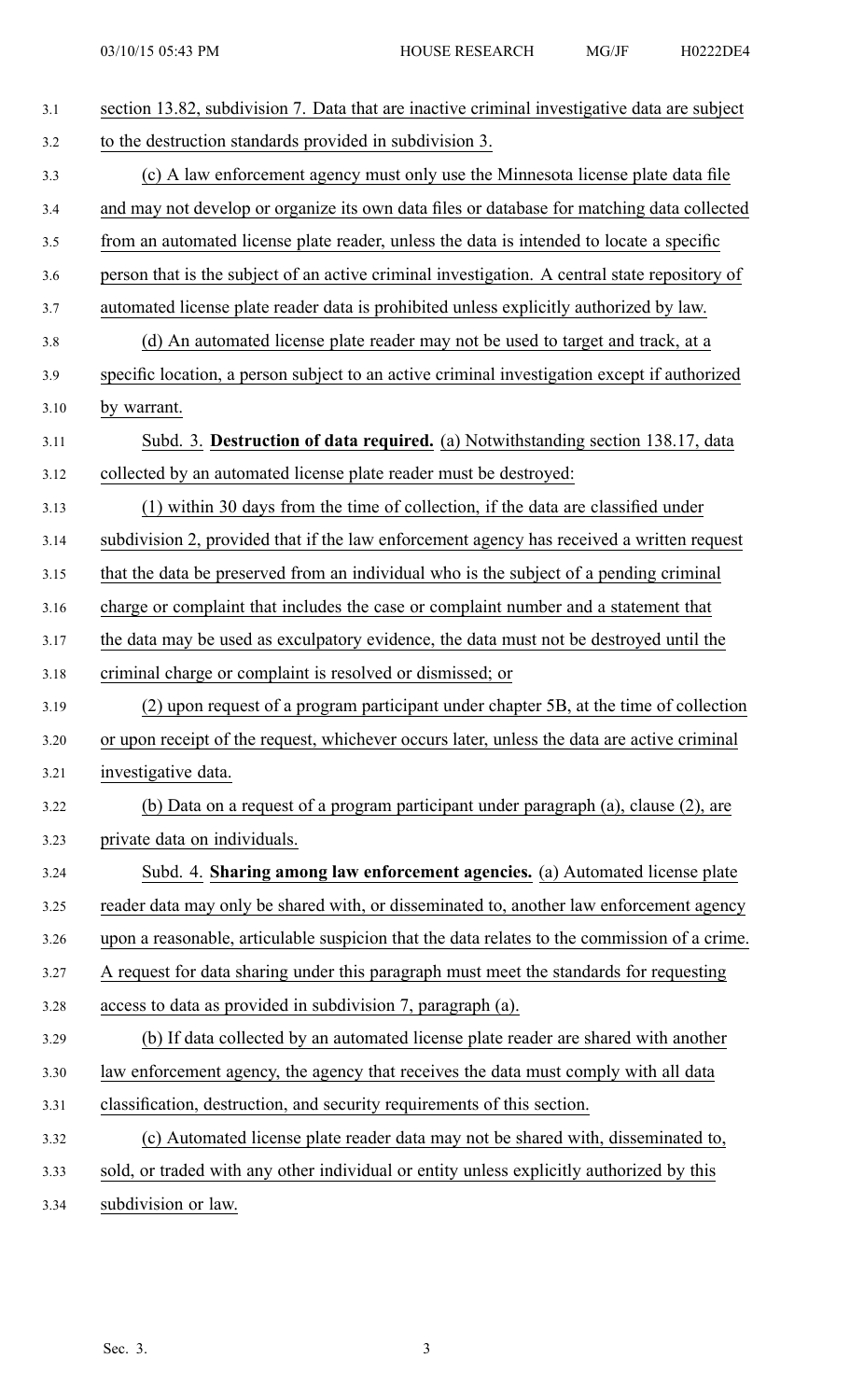| 4.1  | Subd. 5. Log of use required. (a) A law enforcement agency that installs or                    |
|------|------------------------------------------------------------------------------------------------|
| 4.2  | uses an automated license plate reader must maintain a public log of its use, including        |
| 4.3  | but not limited to:                                                                            |
| 4.4  | (1) specific times of day that the reader actively collected data;                             |
| 4.5  | (2) the aggregate number of vehicles or license plates on which data are collected for         |
| 4.6  | each period of active use;                                                                     |
| 4.7  | (3) for each period of active use, the number of vehicles or license plates in each of         |
| 4.8  | the following categories where the data identify a vehicle or license plate that has been      |
| 4.9  | stolen, a warrant for the arrest of the owner of the vehicle or an owner with a suspended or   |
| 4.10 | revoked driver's license or similar category, or are active investigative data; and            |
| 4.11 | (4) for a reader at a stationary or fixed location, the location at which the reader           |
| 4.12 | actively collected data and is installed and used.                                             |
| 4.13 | (b) The law enforcement agency must maintain a list of the current and previous                |
| 4.14 | locations, including dates at those locations, of any fixed stationary automated license       |
| 4.15 | plate readers used by the agency. The agency's list must be accessible to the public.          |
| 4.16 | Subd. 6. Annual audit. (a) In addition to the log required under subdivision 5,                |
| 4.17 | the law enforcement agency must maintain records showing the date and time the data            |
| 4.18 | were collected and the applicable classification of the data. The law enforcement agency       |
| 4.19 | shall arrange for an independent, annual audit of the records to determine whether data        |
| 4.20 | currently in the records are classified, how the data are used, whether they are destroyed     |
| 4.21 | as required under this section, and to verify compliance with subdivision 7. Data in the       |
| 4.22 | records required under this paragraph are classified as provided in subdivision 2.             |
| 4.23 | (b) The results of the audit are public. A law enforcement agency determined to                |
| 4.24 | be in a pattern of substantial noncompliance with this section must immediately suspend        |
| 4.25 | operation of all automated license plate reader devices until such time as the legislature     |
| 4.26 | has authorized the agency, by law, to reinstate their use. An order of suspension under        |
| 4.27 | this paragraph shall be issued by the commissioner of administration, upon review of the       |
| 4.28 | results of the audit, review of the applicable provisions of this chapter, and after providing |
| 4.29 | the agency a reasonable opportunity to respond to the audit's findings.                        |
| 4.30 | (c) A report summarizing the results of each audit must be provided to the                     |
| 4.31 | commissioner of administration and to the chair and ranking minority members of the            |
| 4.32 | committees of the house of representatives and the senate with jurisdiction over data          |
| 4.33 | practices and public safety issues, no later than 30 days following completion of the audit.   |
| 4.34 | Subd. 7. Authorization to access data. (a) A law enforcement agency must comply                |
| 4.35 | with sections 13.05, subdivision 5, and 13.055 in the operation of automated license           |
| 4.36 | plate readers and access to the data. The responsible authority for a law enforcement          |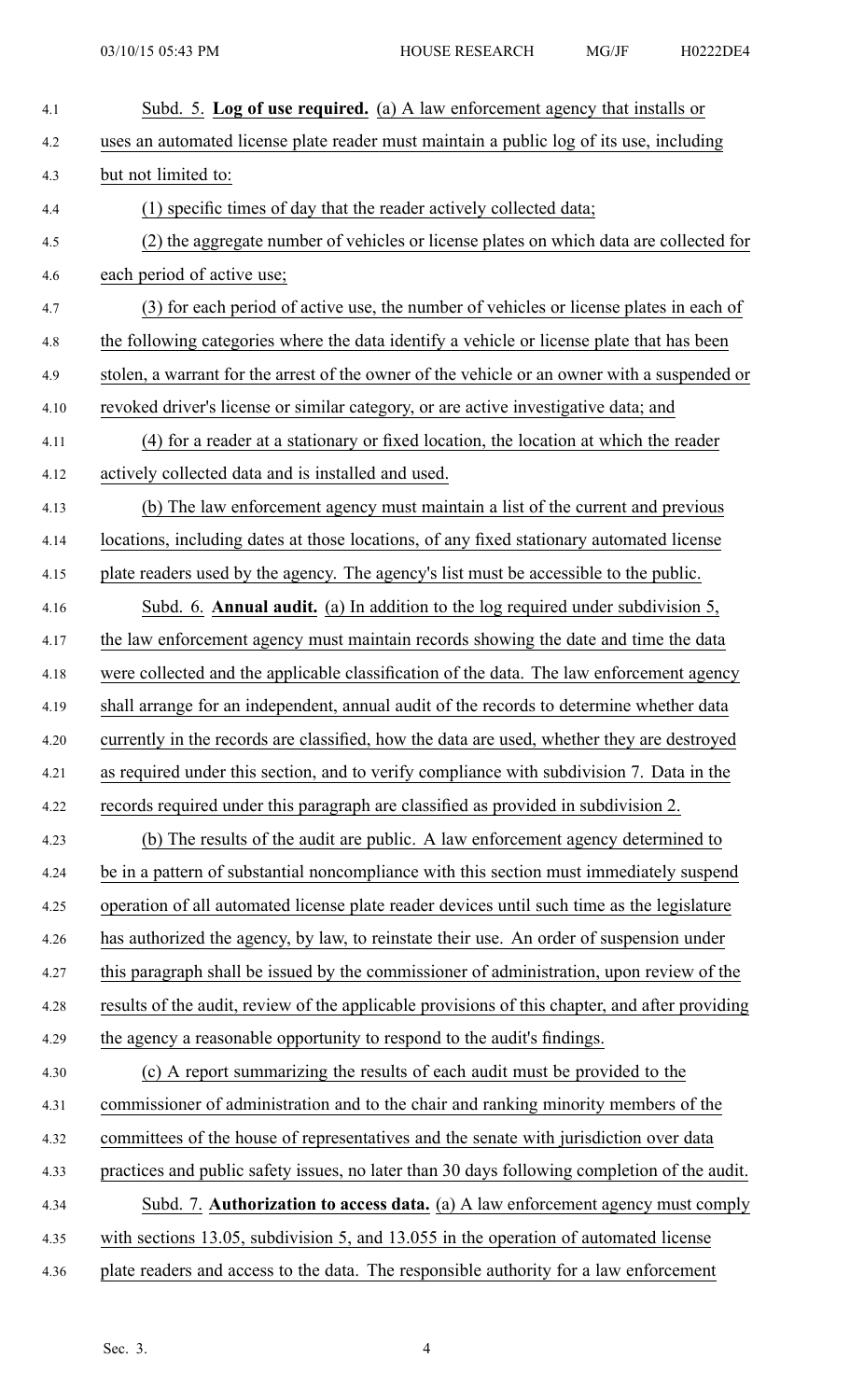| 5.1  | agency must establish written procedures to ensure that law enforcement personnel have        |
|------|-----------------------------------------------------------------------------------------------|
| 5.2  | access to the data only if authorized in writing, on a case-by-case basis, by the chief of    |
| 5.3  | police, sheriff, or head of the law enforcement agency, or their designee, to obtain access   |
| 5.4  | to data collected by an automated license plate reader for a legitimate, specified, and       |
| 5.5  | documented law enforcement purpose. Access to the data must be pertinent to an active         |
| 5.6  | criminal investigation, and a request for access must include a record of the factual basis   |
| 5.7  | for the request and any associated case number, complaint, or incident that is the basis      |
| 5.8  | for the request.                                                                              |
| 5.9  | (b) The ability of authorized individuals to enter, update, or access data must be            |
| 5.10 | limited through the use of role-based access that corresponds to the official duties or       |
| 5.11 | training level of the individual and the statutory authorization that grants access for that  |
| 5.12 | purpose. All queries and responses, and all actions in which data are entered, updated,       |
| 5.13 | accessed, shared, or disseminated, must be recorded in a data audit trail. Data contained in  |
| 5.14 | the audit trail are public, to the extent that the data are not otherwise classified by law.  |
| 5.15 | Subd. 8. Notification to Bureau of Criminal Apprehension. (a) Within ten days                 |
| 5.16 | of the installation or current use of an automated license plate reader, a law enforcement    |
| 5.17 | agency must notify the Bureau of Criminal Apprehension of any fixed location of a             |
| 5.18 | stationary automated license plate reader and, if applicable, if the agency uses any other    |
| 5.19 | automated license plate reader or any other type of electronic device or technology that      |
| 5.20 | collects data on motor vehicles or occupants that may be used for identification purposes     |
| 5.21 | or for tracking activities of motor vehicles or individuals.                                  |
| 5.22 | (b) The Bureau of Criminal Apprehension must maintain a list of law enforcement               |
| 5.23 | agencies using automated license plate readers, including locations of any fixed stationary   |
| 5.24 | automated license plate readers. Except to the extent that the law enforcement agency         |
| 5.25 | determines that the location of a specific reader is security information, as defined in      |
| 5.26 | section 13.37, this list is accessible to the public and must be available on the bureau's    |
| 5.27 | Web site. A determination that the location of a reader is security information is subject to |
| 5.28 | in camera judicial review, as provided in section 13.08, subdivision 4.                       |
|      |                                                                                               |
| 5.29 | <b>EFFECTIVE DATE.</b> This section is effective the day following final enactment.           |
| 5.30 | Data collected before the effective date of this section must be destroyed, if required by    |
| 5.31 | this section, no later than 15 days after the date this section becomes effective.            |
|      |                                                                                               |
| 5.32 | Sec. 4. [626.8472] AUTOMATED LICENSE PLATE READER POLICY.                                     |
| 5.33 | The chief law enforcement officer of every state and local law enforcement agency             |
| 5.34 | shall establish and enforce a written policy governing automated license plate readers.       |

5.35 A law enforcement agency that does not comply with this subdivision must not use